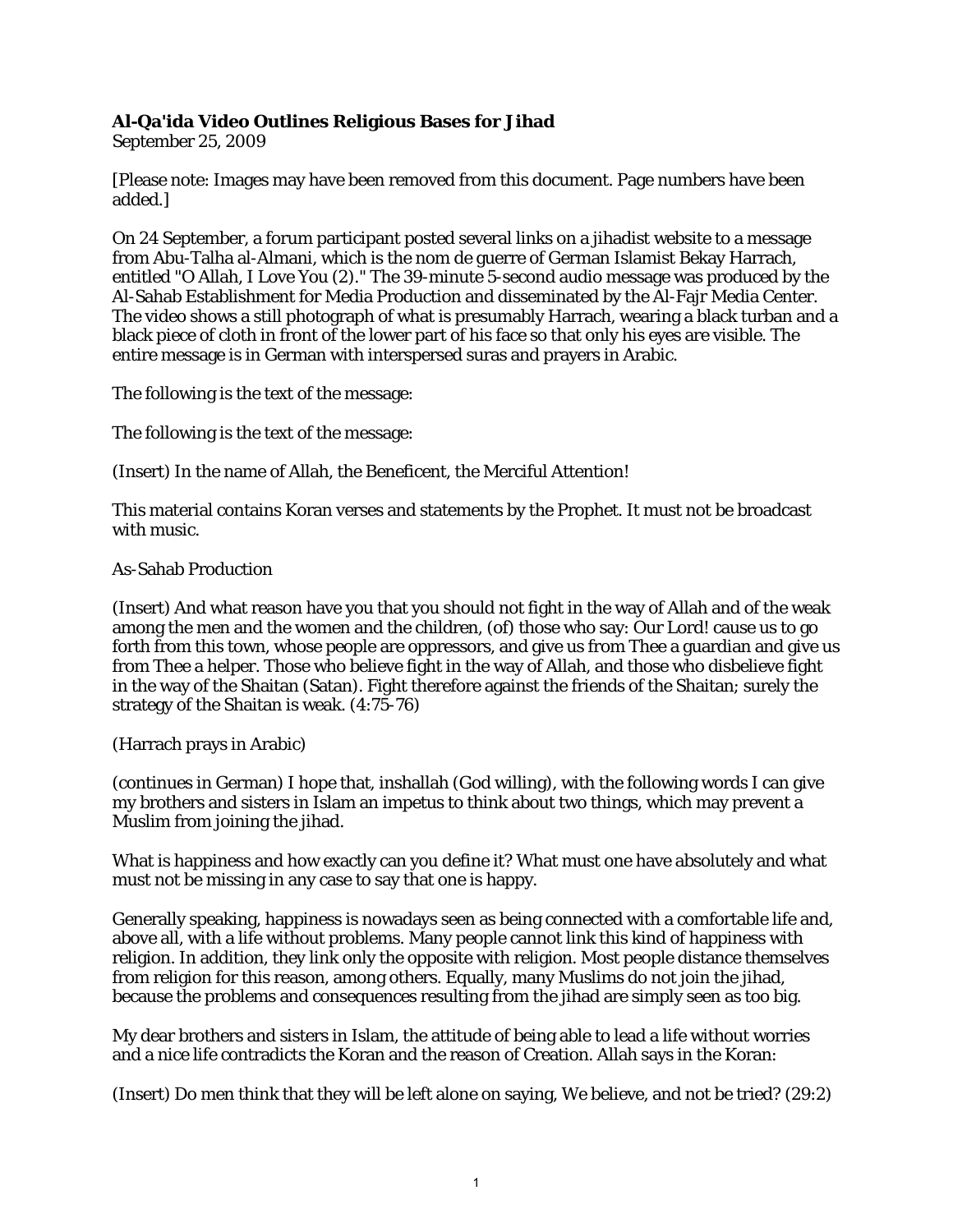Allah, the Exalted, also said:

Who created death and life that He may try you-- which of you is best in deeds; and He is the Mighty, the Forgiving. (67:2)

(Harrach) Allah created us and made this life the place of testing and the Afterlife the place of eternal happiness and eternal enjoyment. Even though there is enjoyment also in this life, Allah describes it as transient enjoyment.

If we look closely at the verse where Allah says that he created death and life, we notice that Allah did not mention this life. He mentioned death and the Afterlife. We should think of death and the Afterlife and dedicate our efforts to it. This life is only the place of testing who submits to Allah and does the best deeds.

Okay, if life is the place of testing, where is the happiness that Allah promises in the Koran? Wealth, children, and other factors by which happiness is measured are not everything, but in the Koran they are only described as adornments of this life. Furthermore, adornment and beauty in this life can sometimes cause precisely the opposite.

You may be as rich as Bill Gates but still be unhappy. You may have the strongest army in the world but still feel helpless and weak. You may guard yourself completely against dangers but still feel fearful. Even if Allah gives you a life in luxury, you may be unhappy all through your life.

What creates happiness is internal calm, which lets your heart beat. However, you can acquire this internal calm only if Allah gives it to you and imbues your heart with it. If Allah gives it to you, you may be besieged by all the world but still feel very safe; you may be weak but still feel strong like a bear; you may be poor but you will still be happy.

Even if Allah gives you a life full of tests, this does not necessarily mean that you have to be unhappy. If you submit to Allah and his laws, you have no reason to worry, because Allah, who wants to show his gratitude, will give you the necessary strength to successfully pass all the tests. The reward for believing in Allah is internal calm, which your heart always needs in case of fear and uncertainty, in order to feel and taste happiness.

Listen to the following verse of the Koran, my dear. In the sura Al-Najm (The Star) Allah cites several contradictions, including life and death, laughing and crying. However, Allah does not pair poverty with wealth but Allah says: And it is He who makes you rich and frugal. Wealth alone, my dear, does not make happy.

There is one factor that must always be there for a person to be happy. If you are poor, but Allah gives you frugality, you will be happy. If you are wealthy, but you do not get enough, you are constantly accompanied by poverty. If you are weak, but your heart feels calm, you will always feel safe. If you are strong, but your heart cannot feel this strength, you will always be afraid.

All in all, one can say that inner calm and frugality are gifts that are quite certainly given only by Allah. Two of Allah's most beautiful names are: Allah is the granter of safety, and Allah is the giver of wealth. It is Allah who feeds you with sufficient frugality despite poverty. It is Allah who calms your shaking heart in case of panic and fear. It is Allah who gives you hope despite hopelessness. It is Allah who saves you from adversity. It is quite certainly Allah who gives you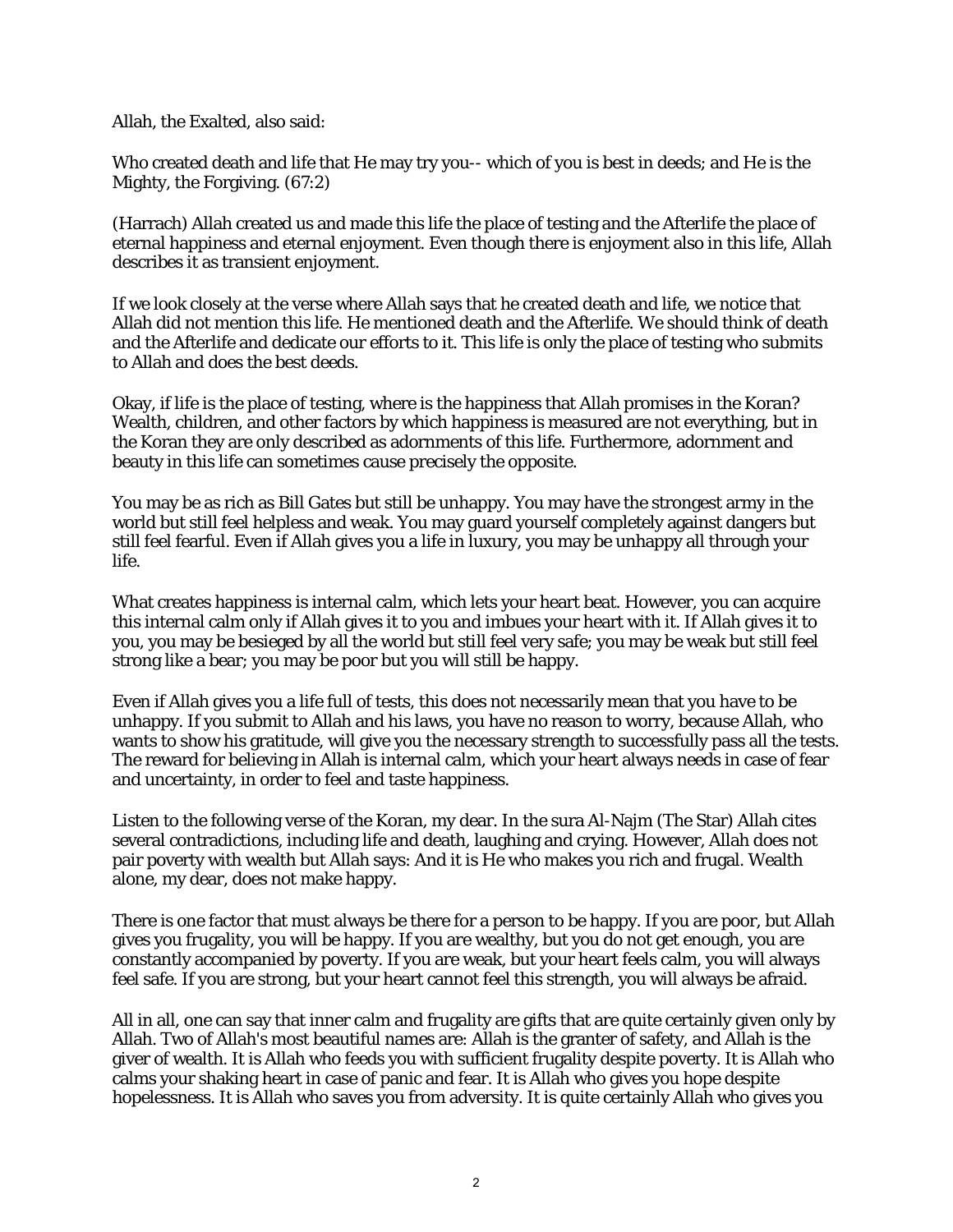patience, perseverance, and calm if you are imprisoned and tortured. And the most beautiful thing about all this is to feel that Allah is certainly with you and you can say with utmost conviction: Oh Allah, I love you.

My brothers and sisters in Islam, if what is beautiful in life, which many people are striving for and which many people wish for nowadays, really meant happiness, Allah would have fully given it to the prophets and their companions.

Let us look into the Koran what happened to the prophets and their followers and what will happen to everybody who decides to follow the path of the prophets -- prophets who always appealed for the pure and real faith and never agreed to a compromise in their faith. Allah, the All-Knowing, says:

(Insert) Or do you think that you would enter the garden while yet the state of those who have passed away before you has not come upon you; distress and affliction befell them and they were shaken violently, so that the Apostle and those who believed with him said: When will the help of Allah come? Now surely the help of Allah is nigh! (2:214)

(Harrach) Read the story of the five prophets, whom Allah calls Prophets of Determination, Ulul Azmi, in the Koran. They were Noah, Abraham, Moses, Jesus, and Muhammad. And these five experienced quite a lot. Look at Prophet Jacob, who lost his two favorite children from among his 12 children, and, out of grief and heartache, he also lost his eyesight. However, he never gave up hope in Allah, and after passing the test, Allah not only gave him back his two children but Allah also gave him his eyesight a second time.

It is Allah, the Merciful, who gives such a beautiful gift after a difficult test and thus makes one forget suffering.

Afghan scholar Prof Muhammad Yasir says that during his time in prison he saw how a mujahid was tortured in the cell beside his and that he could not sleep for some days because of this. When he finally fell asleep, he saw the Prophet in his dream. He sat with the Prophet, who taught him. The Prophet pointed to the mujahid, who was tortured in the adjacent cell, and said: You are my ambassadors. Look at the big battle, with the greatest alliance that was formed against the Prophet and the Sahaba (companions of the Prophet Muhammad). They were times of horror and fear. Allah describes the situation as follows:

(Insert) O you who believe! call to mind the favor of Allah to you when there came down upon you hosts, so We sent against them a strong wind and hosts, that you saw not, and Allah is Seeing what you do. When they came upon you from above you and from below you, and when the eyes turned dull, and the hearts rose up to the throats, and you began to think diverse thoughts of Allah. There the believers were tried and they were shaken with severe shaking. And when the hypocrites and those in whose hearts was a disease began to say: Allah and His Apostle did not promise us (victory) but only to deceive. (33:9-12)

(Harrach) Allah reminds the believers of this big battle. Allah tells the Sahaba and also us that it was he who fought against this great assembly and helped the believers with his soldiers, who nobody could see. It was a great test, with which Allah wanted to separate the bad from the good. These are tests with which Allah distinguishes the truthful from the liars and the believers from the hypocrites, as Allah says in the Koran.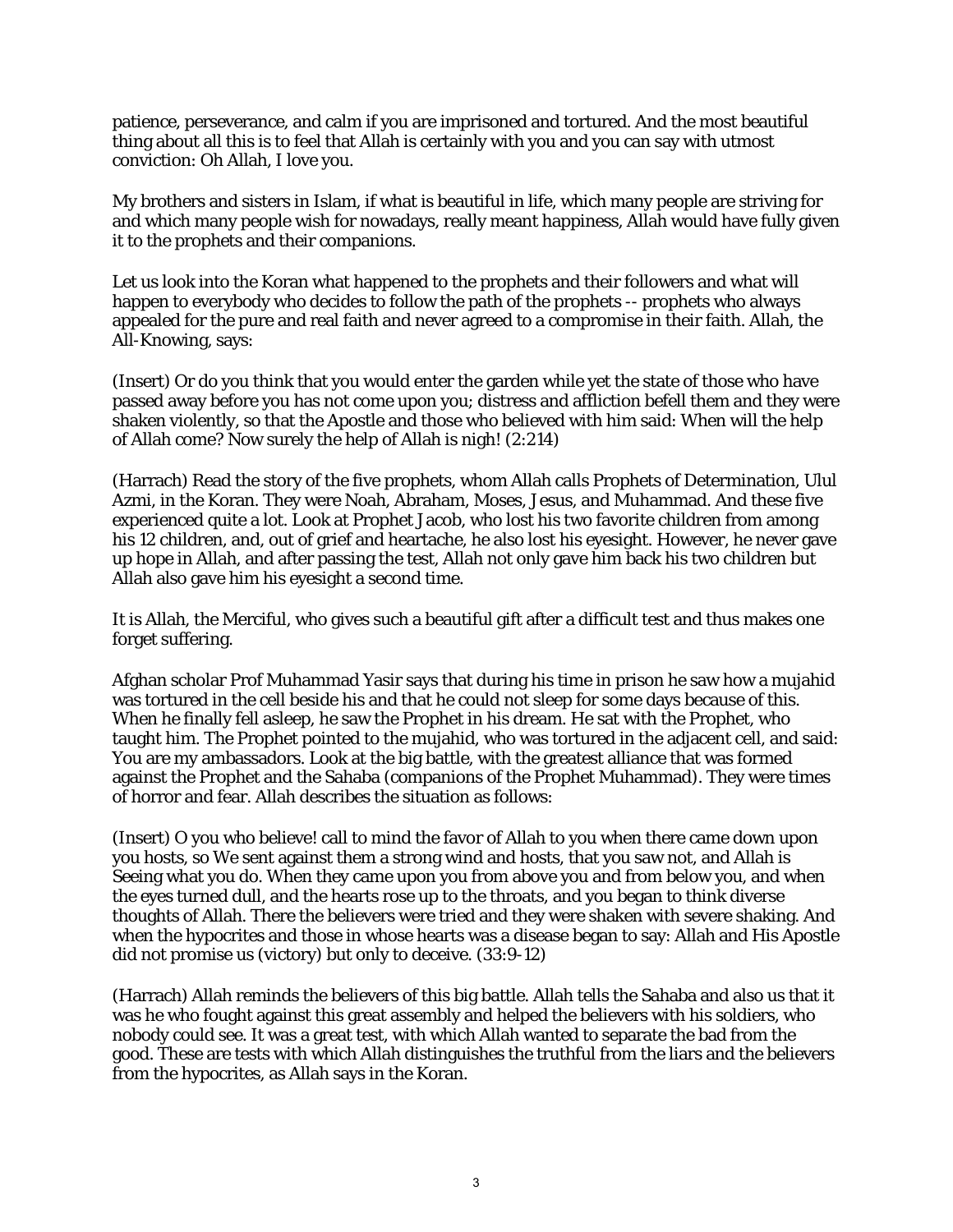However, what did the believers say about this very, very great test?

(Insert) And when the believers saw the allies, they said: This is what Allah and His Apostle promised us, and Allah and His Apostle spoke the truth; and it only increased them in faith and submission. (33:22)

(Harrach) It was the Sahaba who faced this difficult test and did not complain to Allah and his Prophet. It was Sahaba who faced up to the challenges of their time and never turned their backs on the enemy, because they knew that one must go through such periods so that Allah gives them victory.

They did not complain about the difficulties in the jihad but confirmed that Allah and his Prophet had previously promised them that the path to Allah and the path of victory are linked with such tests. Perseverance is followed by lightening victory.

Jihad is a project that must be realized. My own success is not a precondition for joining the jihad. I may achieve my goal, but I may also end up in Guantanamo. For Allah's cause I must be ready to accept everything. However, it is certain that Allah, the Absolutely Just, does not place more on a soul than it can bear. Nor does Allah demand from us to join the jihad only if the goal can be achieved. I myself only have to fulfill my duties. Nor will Allah ask me whether I was successful but only if I have fulfilled my duties. Victory comes only from Allah. I must never think that the jihad will not continue if I do not participate.

Success for a Muslim primarily means success for his religion and redemption for the Muslims. My personal success is my success in the Afterlife. You can be successful in life only if you persevere, and you can persevere only if you are willing to do without something.

Let yourself be guided by three things, my dear brother: let your habits, your cravings, and your desires not determine or influence your decisions or be prevented by them from doing something. Get them under control. Habits make inflexible, cravings make careless, and desires make greedy. For the jihad you need a determined will, a will that does not know any obstacles. Anybody who does not learn to do without some things will get problems not only in the jihad but also in public life.

And because life never stays the same, you feel this when your standard of living suddenly changes completely. Anybody who does not learn how to deal with fear will never go far in life, because fear plays into many decisions in life. Fear paralyzes, and that is why the goal remains out of reach even if it is near.

You can learn this very well through the jihad, because the jihad offers wide-ranging training. If you pass this test, which can indeed be passed, any challenge, no matter how big it is, will become small in your eyes and easily achievable, inshallah. However, do not forget that you must suffer during the training. The more you suffer, the closer victory for the Muslims comes. It is Allah, who set down this formula in the Koran:

(Insert) And be not weak hearted in pursuit of the enemy; if you suffer pain, then surely they (too) suffer pain as you suffer pain, and you hope from Allah what they do not hope; and Allah is Knowing, Wise. (4:104)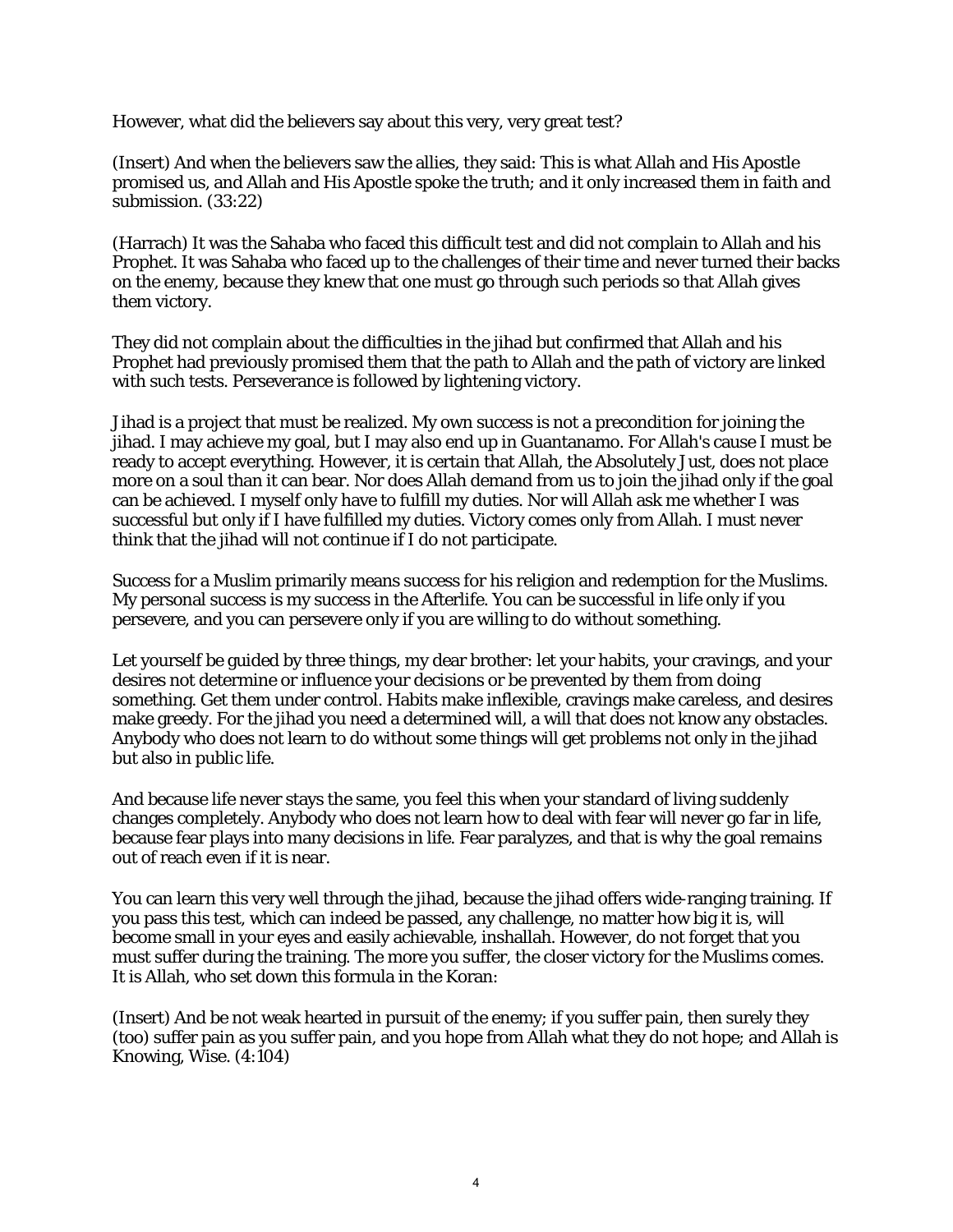(Harrach) If the mujahidin suffer a setback, you can be sure that the unbelievers also suffer a setback, even if they do not admit it. They know it, and we also know how much they have to suffer if we have to suffer, and Allah knows it best.

However, Allah did not say that the Muslims have to suffer if the unbelievers have to suffer. Allah did not put up this rule. Praise be to Allah, who does not impose anything on the believers that they cannot bear.

If you become aware of this fact, neither setbacks nor suffering will be able to weaken you. And, no matter how often you fail, you will be able to get up again and continue. Always remember Allah's reward in the Afterlife and think of Allah, and Allah will give you strength.

The jihad is a farida (obligation), and as long as we are in the farida and wait for victory, it is something beautiful.

The second factor that could one prevent from joining the jihad is fear. But why this fear, and how can I cope with this fear? Fear is an emotion that everybody experiences in many situations of life. However, fear is often unfounded and sometimes even exaggerated. If someone is assaulted by fear, most often he is paralyzed. Therefore, this fear cannot be controlled, and the situation cannot be considered soberly to take the right decision. Often, fear prevents one from doing anything at all.

So that a Muslim is not paralyzed before any challenge, in the Koran Allah described to us precisely how we should deal with fear and how we can turn it into certainty. My dear brothers, fear is an emotion that takes place in the heart. In Arabic, the heart is called Al-Qalb and means The Turning One. It quickly turns from one emotion to the other. In Arabic the heart is also compared with a feather that cannot withstand even a light breeze. Any uncertainty makes your heart tremulous and uncertain.

Sometimes you wonder yourself why you were so excessively afraid. Therefore, try to spare yourself unjustified and exaggerated fear. And in cases when fear is justified, you must calm your heart.

Let us give two examples from everyday life: Claustrophobia is not a justified fear, but rather something that can be traced back to an incident and is a burden to a person.

In contrast, fear of fire is right and sensible. Pushing away this fear is wrong and careless. If you hold your finger into a flame, you will certainly get burned. Since everybody knows this, no sensible person will dare to get close to a flame. Nor does the flame ever jump from the gas bottle to a person to burn him. Everybody knows how dangerous it is and what to do so that fire always remains beneficial to man. If you take on a fire, you will not look so good afterwards, if you survive it at all.

Everybody is afraid of fire, because you can see it. The highest level of faith in Islam is to serve Allah as if you were able to see him. And if you do not see him, he does see you. You may feel great fear only for Allah. It is the feeling of great awe, which makes a shiver go down your spine, paralyzes you, and may make you faint like the Sahaba, if you think of Allah's omnipotence and almightiness.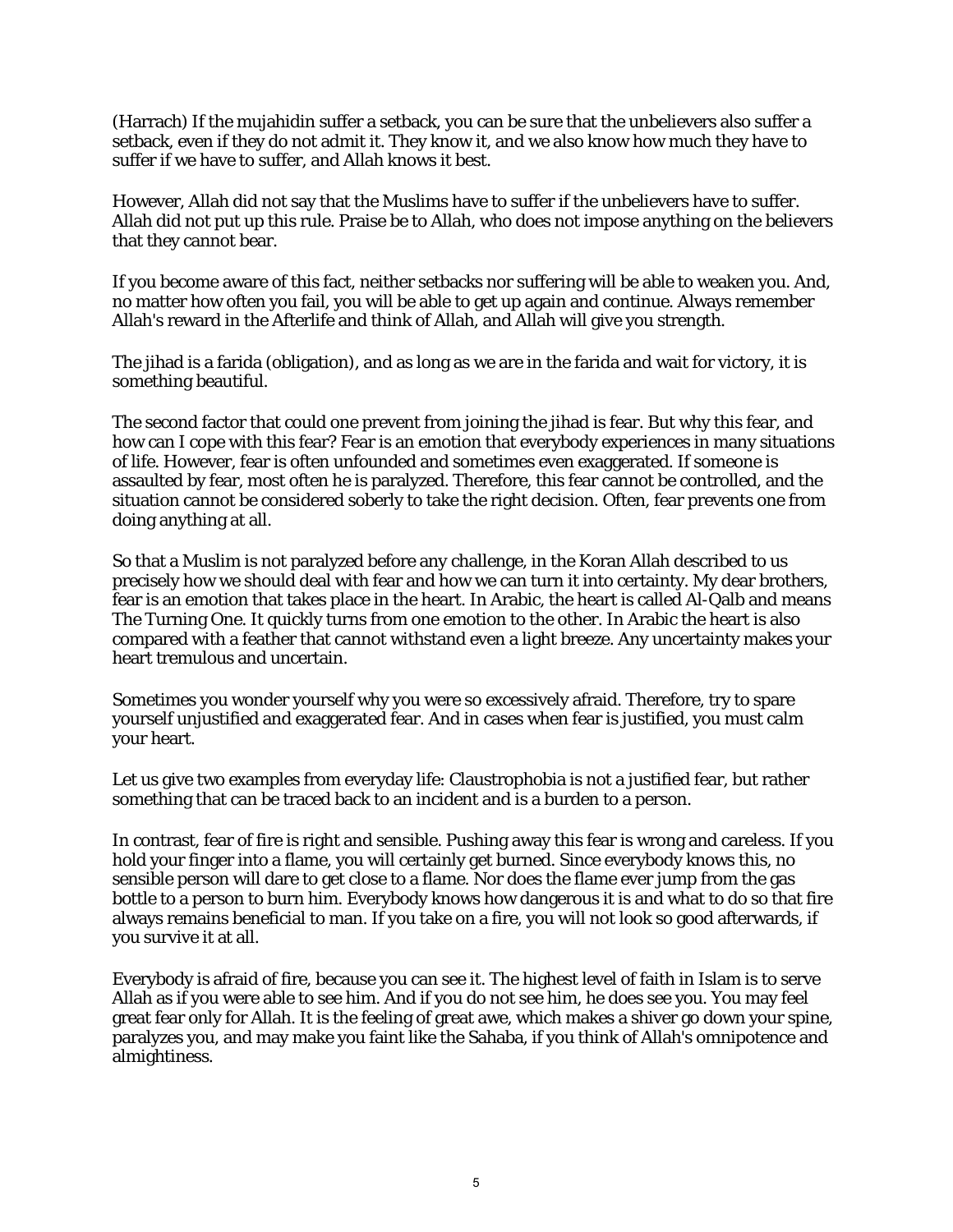In Islam fear is one of the deeds of the heart. Fear is a worship (Anbetung) and you may worship only Allah. Therefore, Allah orders the believers to worship Allah in fear and hope. It is the fear of Allah's severe punishment and the hope to gain his benevolence. Islamic scholars call the fear of potential dangers natural fear, but this fear must never be seen as equal to the fear of Allah.

How do I deal with fear:

1. Know that the enemy is a man just like you and may also be weak and may even be more afraid of you than you are of him. His uniform and weapon alone do not make him strong. What is in the heart of the super-trained soldier, when he faces a mujahid? If he is assaulted by fear, his finger, even if he sees certain death in you, will be paralyzed and not be able to pull the trigger. And this is what we have seen in Allah.

It is Allah who puts fear and horror into the hearts of the unbelievers. Allah, the All-Powerful, says: We will cast terror into the hearts of those who disbelieve. (3:151)

2. Since there is no reason to fear the unbelievers, Allah does not demand this from us Muslims in the Koran. Allah only admonishes us to be vigilant, because the unbelievers are our clear enemy. Be careful and do not be careless, but you need not fear unbelievers, and, no matter how powerful the enemy is, do not forget that Allah, the Vanquisher, stands above his servants. No matter which intrigues the enemy is thinking up for you, know that Satan's intrigues are weak. And while they are thinking up intrigues, Allah, too, is thinking up intrigues, and Allah is the best intriguer.

3. An enemy can do to you only what Allah lets him do and gives you as a test. Let me tell you the story of a brother here.

He says: I leave the house and want to get into the car. I hear a dog barking and turn around. A black pit-bull is running toward me. He is baring his teeth and growling angrily. Oh, this is certainly going to hurt. There is no point in running away. You have to get through this -- grit your teeth, I tell myself. Simply stand still and let him do what he wants. I was so afraid that my hairs stood on end. But then things changed. Before he could reach me, his master whistled for him. I was relieved and first had to come to terms with it. The pit-bull was determined and willing, but he had to realize that he can do only what his master permits him to do.

But Allah is the master of all beings, and one being can do only this kind of damage to another being that Allah has decided for both beings. Allah is the master of all beings, and everything is subject to his power. Therefore, fear of other beings is unjustified. Allah, the Patron, says in the Koran:

(Insert) Say: Nothing will afflict us save what Allah has ordained for us; He is our. Patron; and on Allah let the believers rely. (9:51)

(Harrach) The pit-bull was close to his goal, but he realized that he was powerless. The enemy can be close to you, even see you, but if Allah has not decided what the enemy would love to do to you, he and his fierceness will be rejected by Allah without having achieved what he desired.

Allah protected this brother and taught him a lesson for life.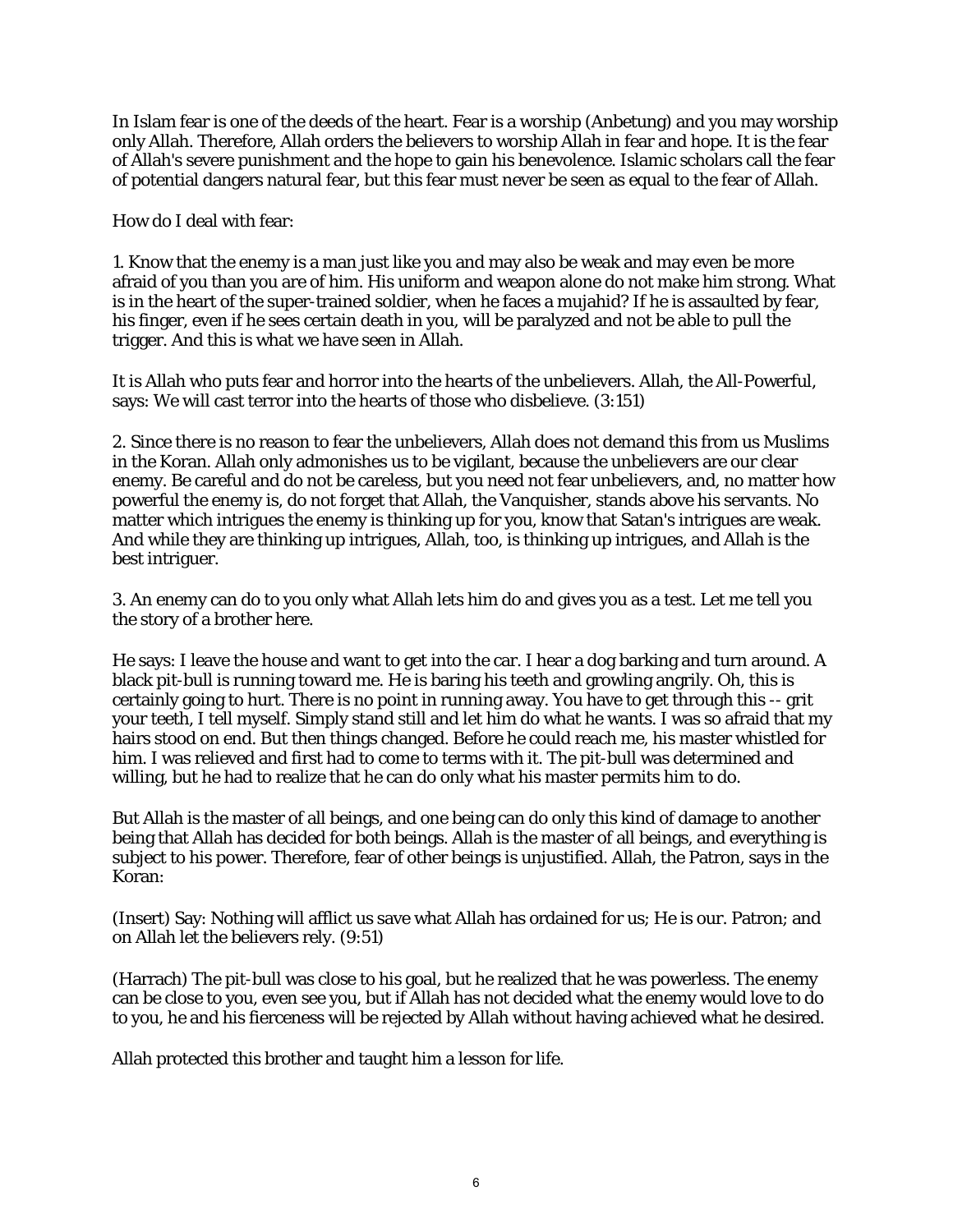4. Allah, the All-Powerful, says: When Allah helps you to win, nobody can defeat you. This is Allah's promise.

Question: But when does Allah help us win?

Allah says: O you who believe! If you help (the cause of) Allah, He will help you and make firm your feet. (47:7) If you defend Allah's religion and work for your oppressed brothers and sisters in Islam and obey Allah's laws, Allah will help you win.

5. Allah says:

(Insert) Surely those who guard (against evil), when a visitation from the Shaitan afflicts them they become mindful, then lo! they see. (7:201)

(Harrach) If fear overcomes you, do not let it eat your heart but think and do not weaken and know that Allah is with you. Therefore, let your heart always be pure. The Prophet said: The heart is held between two fingers of Allah's hand, and he turns it ever which way he likes. If you are afraid, turn toward Allah, and he will give you safety. The only thing that calms a heart is the dhikruallah (Remembrance of God).

Allah says: Now surely by Allah's remembrance are the hearts set at rest. (13.28)

Compare all videos of the mujahidin who sit in their car bomb and are set to drive into Paradise. Then you see their composure and calmness. Yes, you see it. Do you see it? Yes, you see it very well: this composure and calmness and joy come only from Allah.

My dear brothers and sisters in Islam. The jihad is a completely different world. And you will understand many things of your religion only in and through the jihad and after you have seen it with your own eyes and lived through it.

Allah asks those who, out of fear of the unbelievers, do not join the jihad: Are you afraid? But Allah has a greater right that you should fear Him. And if you do not set out, he will punish you.

If you are afraid, sell your soul to Allah and do not look back. And know when all of mankind gets together to harm you, they will do only that harm which Allah has decided for you.

When the important thing was not to show fear, Moses was steadfast, even though the sea was in front of him and the enemy was behind him and his followers believed to be lost. In this conflict we absolutely need this faith to be successful. The sea was in front of him, and the enemy was behind him, and Moses said full of conviction: Not at all, because my Lord is with us, and he will guide us.

Allah was there for him, divided the sea for him, and vanquished the enemy. Is this faith a single incident or does it exist a second time in history? Yes, it does? (?Faruq al-Musiad) stood in front of the enemy, and behind him there was the sea. Did Allah divide the sea for him? No, because the sea was not his destination, his destination was the heart of Europe, and Allah divided it for him and wrote his name large.

No matter what, we will never reach the prophets' level of faith. However, the level of (?Faruq al-Musiad) can be reached. If you believe to be lost, then say like Moses: (sentence in Arabic)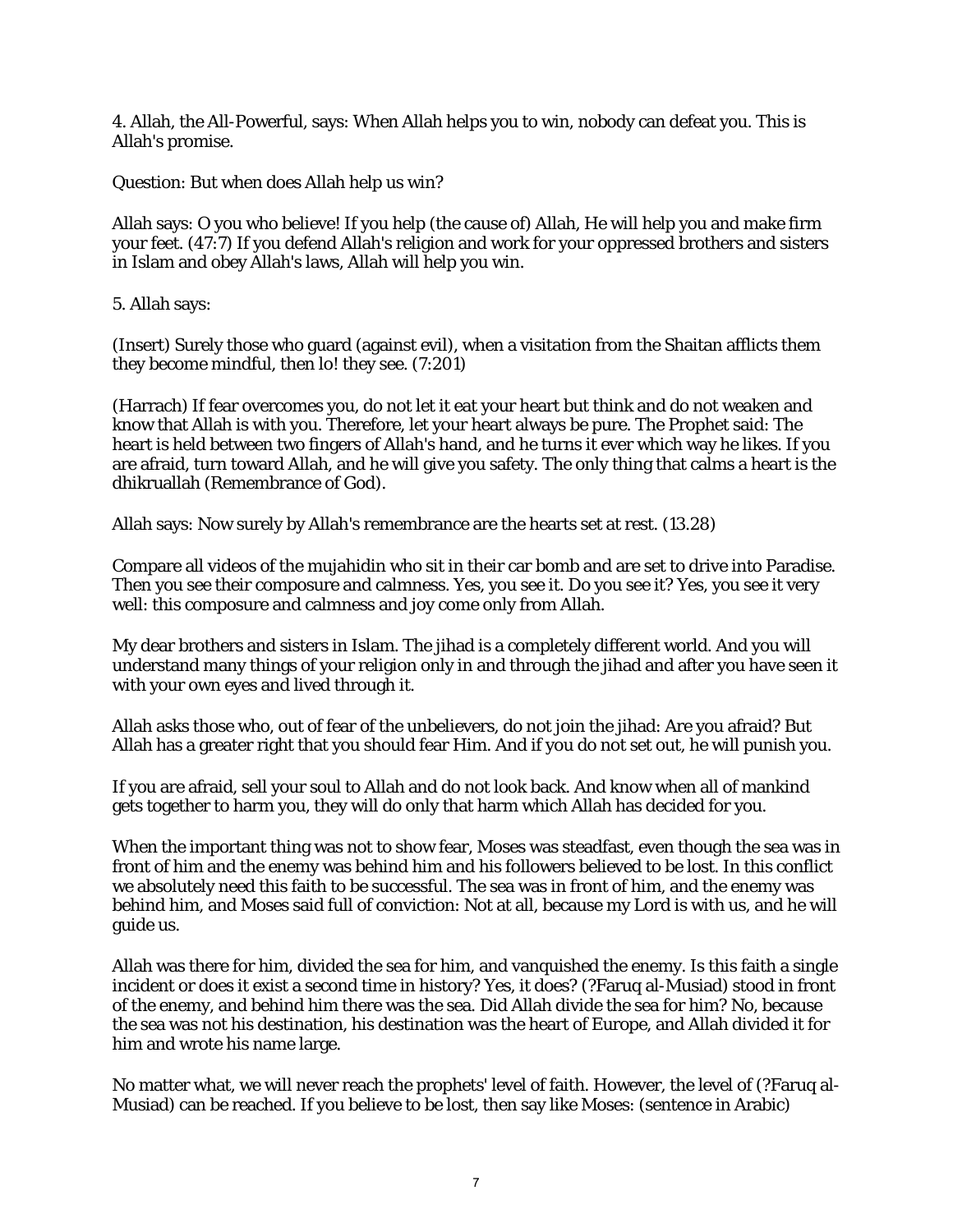If things get really dangerous for you, then say like Abraham: (sentence in Arabic)

If you are in dire straits, then say like Prophet Jonah: (sentence in Arabic)

and Allah will pick you out of the deepest hole.

If there are two of you, and one of you is afraid, then calm him, just as the Prophet calmed his companion Abu Bakr and tell him: do not be sad, Allah is certainly with us. If you are surrounded completely, remember the following situation that the Sahaba experienced and say what they said:

(Insert) Those to whom the people said: Surely men have gathered against you, therefore fear them, but this increased their faith, and they said: Allah is sufficient for us and most excellent is the Protector. (3:173)

If you do not know what to do any more, then say: Oh Allah, and Allah will be there for you. Internalize your faith and renounce everything that contradicts the pure Tawhid (doctrine of Oneness of God), and Allah will certainly be there for you.

My dear brother, in the Koran you have everything to lead a happy life and to be successful. Therefore, always obey the Koran and the Sunna, and with every step you take, pray the istikharah (prayer for guidance in particular corcumstances), and who relies on Allah, Allah will serve as a trustee.

My dear brother, you can eradicate fear from your heart only with a strong faith -- if you rely on Allah and always remember Allah's promises, and also put this faith into deeds. And no matter how often you fail, know that experience contributes much to reducing fear and to break through the inhibition threshold. The more experience you gain, the easier every even great challenge becomes. And know if Allah loves a people He will test them.

Allah wants to reassure you and tells you: My servant, there is nothing you need to fear, because Allah administers everything and everything is subject to his power. Therefore, feel secure if you have internalized this faith. Allah gives you hope and security so that you can cope with all situations in life. Be not afraid of poverty, because Allah is the best supplier. Be not afraid of unbelievers, because Allah stands above them. And in any danger, know that Allah is there.

If you are afraid, ask yourself: do I have a protector? Yes I have one, and he promised me to protect me. He is with me, and I can feel it. He has never abandoned me. He has always been with me, and when things got really bad once, salvation came immediately. He is there, by Allah, he is there. And in times when he tested me, he tested me only with those things I could bear. Allah, the Absolutely Just.

My dear brother, some periods in life that a Muslim goes through are necessary and important for life. Look how Allah trained the Sahaba. They put into practice what they learned from the Prophet. It is practice that consolidates theory in one's heart. When practice and theory were the same, the Sahaba achieved what they achieved.

If you are studying medicine: however, you can become a good surgeon only with long experience. If you do not have practice, you will never find a job, even if you are perfect in theory. You will be able to understand the core of the theory only if you see with your own eyes,